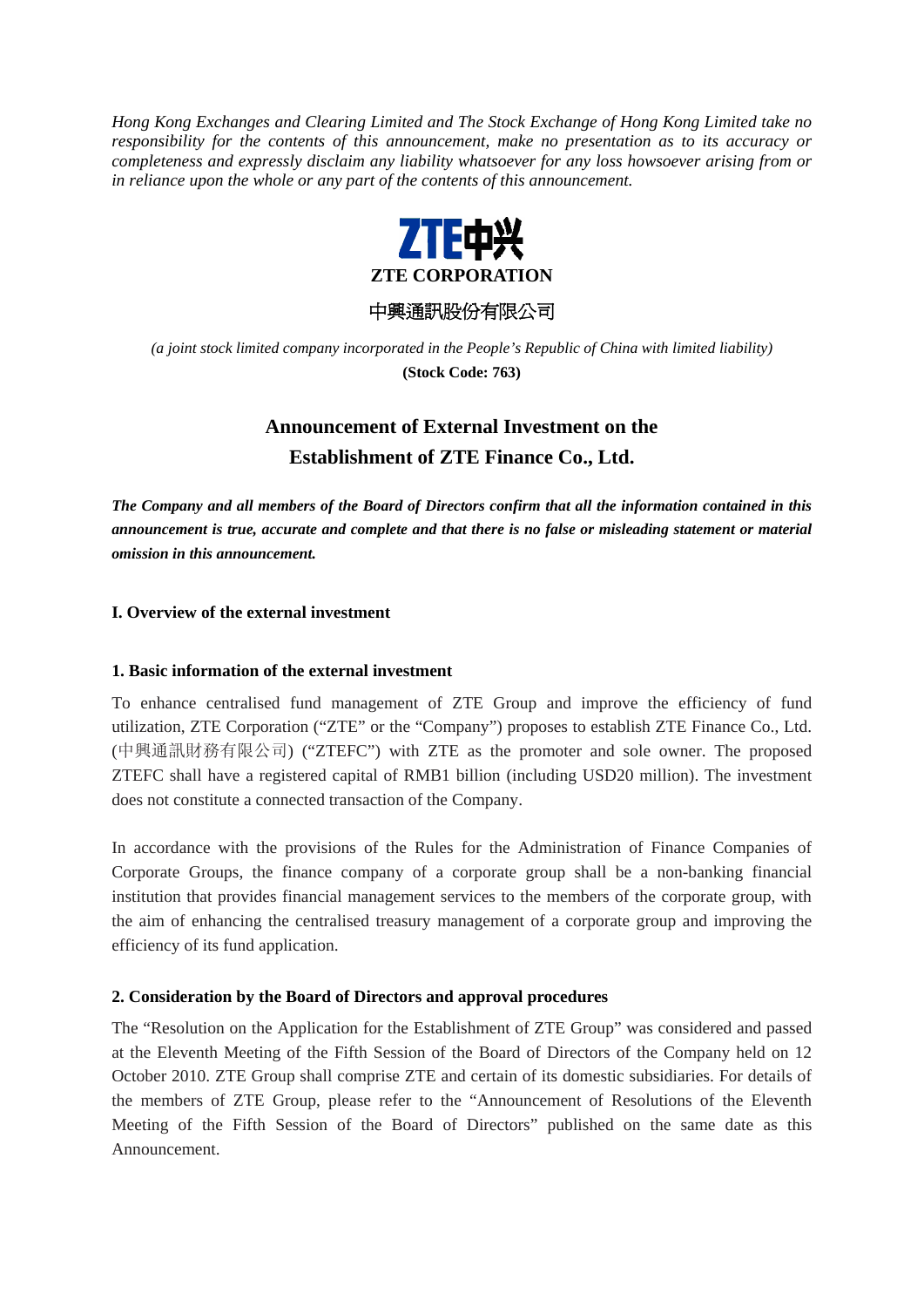The "Resolution of the Company on the Application for the Establishment of ZTE Finance Co., Ltd" was considered and passed at the Eleventh Meeting of the Fifth Session of the Board of Directors of the Company held on 12 October 2010.

In accordance with Article 160 of the Articles of Association of ZTE Corporation: "The Board of Directors shall be accountable to the general meeting and exercise the following duties and powers: (XIX) to approve external investments with an amount not exceeding 10% of the latest audited net assets of the Company if such investments are related to the principal business of the Company, or with an amount not exceeding 5% of the latest audited net assets of the Company if such investments are not related to the principal business of the Company." As the establishment of a finance company is an investment outside the scope of the Company's principal business, and the total investment of RMB1 billion is in excess of 5% of the audited net assets of the Company for 2009, the matter is required to be submitted to the general meeting for approval.

The establishment of a finance company by a corporate group is required to go through two stages: application for preparation of establishment and application for business commencement. ZTEFC is currently in the stage of applying for preparation of establishment , which is pending examination and approval by the China Banking Regulatory Commission ("CBRC").

# **II. Basic information of the finance company proposed to be established**

- 1. Name of company: 中興通訊財務有限公司 (ZTE Finance Co., Ltd) (tentative name, which is subject to final approval by the industry and commerce registration department)
- **2. Form of company:** a company with limited liability
- **3. Registered capital:** RMB1 billion (including USD20 million to meet the threshold requirement for foreign exchange operations);
- **4. Name of shareholder, form and proportion of capital contribution:** RMB1 billion (including USD20 million) to be funded by the internal resources of and held as to 100% by ZTE
- **5. Scope of business:** ZTEFC will focus on the Group and aim to develop its financial businesses by serving the Group companies. In accordance with the provisions of the *Rules for the Administration of Finance Companies of Corporate Groups*, ZTEFC will apply for permission to deal with, among others, deposits, loans, payments and receipts, settlement and clearance, bills acceptance and discounting for the Group companies (subject to the finalised scope as stated on its business license).

## **III. Objective, inherent risks and effects on the Company of the external investment**

As ZTE continues to grow in scale, the Group is holding massive funds while required to process sizeable cash settlements. The Group's bank balances as at 30 June 2010 amounted to approximately RMB12.3 billion, while it reported cash flow of approximately RMB140.4 billion for 2009.

The establishment and formal operation of ZTE Finance Co., Ltd will have a positive effect on the Company's future financial position and results of operation. ZTE Finance Co., Ltd will be operated